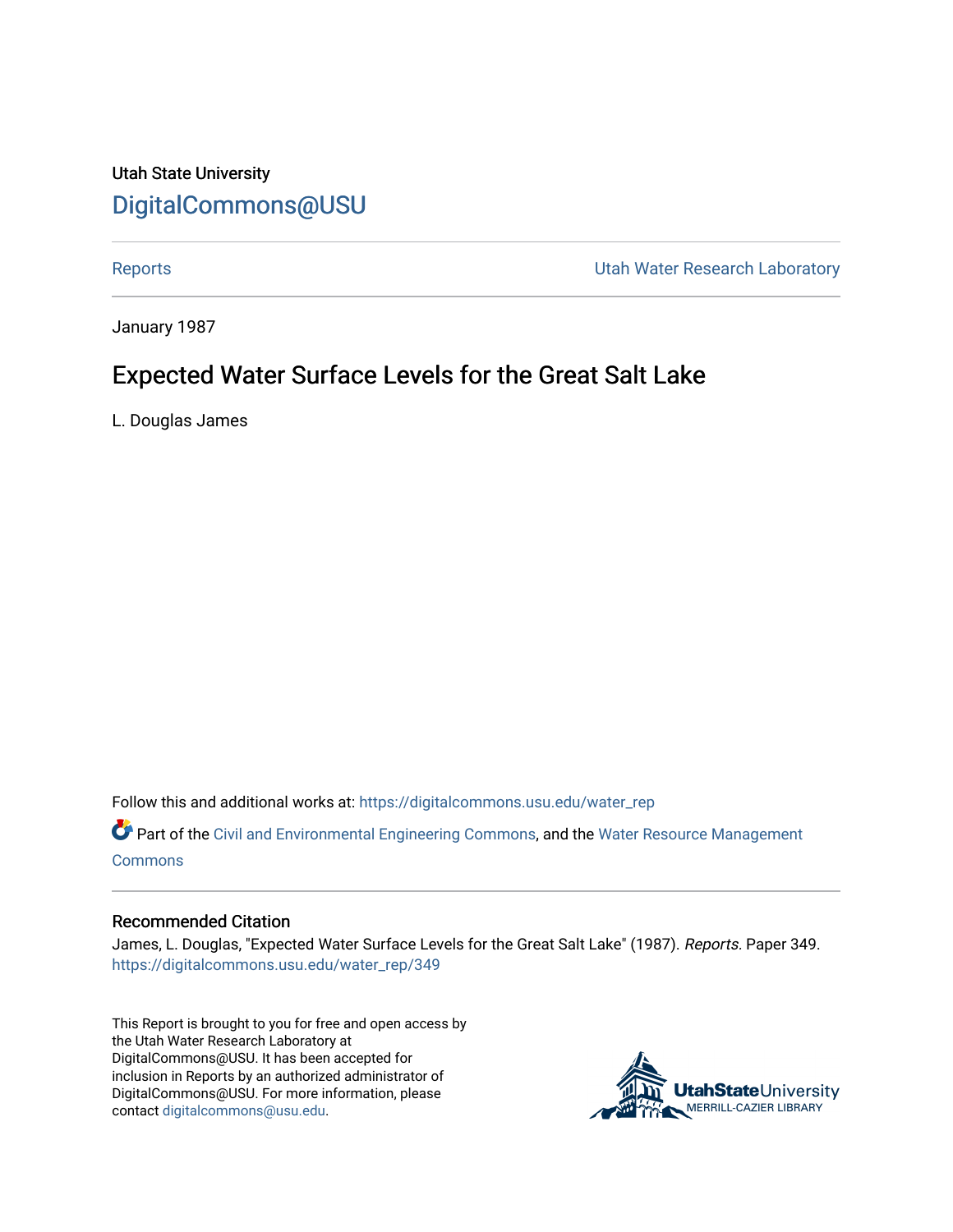# EXPECTED WATER SURFACE LEVELS FOR THE GREAT SALT LAKE

L. Douglas James Utah Water Research Laboratory Utah State University, Logan, Utah

 $\frac{1}{2}$ 

 $\Rightarrow$ 

-  $\epsilon$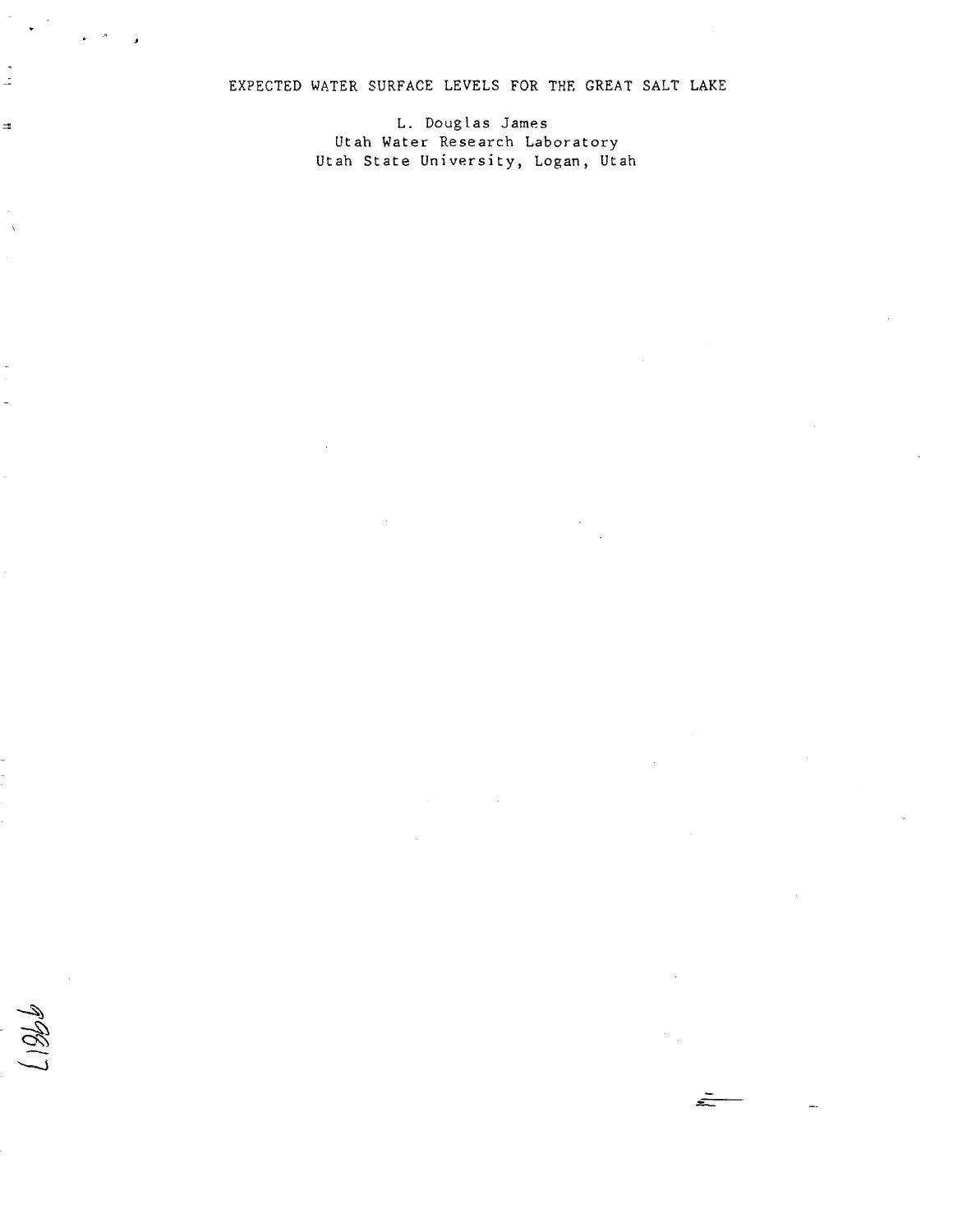#### ABSTRACT

Flooding at the Great Salt Lake could become a major disaster through the high cost of coping with the rising level, sudden collapse of protective levees, failure of pumping to the West Desert to induce increased evaporation, or, fiscally, by a rapid drop in the lake level just after a large protective expenditure. Hydrologist must provide timely and reliable information to assist decision making in the private sector, provide for the design of hydrologically safe levees, and optimize pumping schemes for moving water within a partitioned lake. Doing so will require crossing major theoretical frontiers in the study of basin scale hydrology in an arid climate and for forecasting extreme high flows over extended periods.

Key Words: Terminal lakes, Flooding, Levees, Arid basin hydrology.

#### INTRODUCT ION

In the last four years, a 12-foot rise in the surface level of the Great Salt Lake has dealt a major blow to the Utah economy. Concerns voiced by the salt companies and railroads nearest the lake over a more gradual rise erupted in 1982 into levee failures and large economic losses. Millions of dollars were invested by industry and government in protection schemes, but the lake is still rising and approaching a level where the damages could increase by an order of magnitude. The situation could become a major disaster in at least four ways:

1. The cost of coping with added rise becomes astronomical. Billions of dollars could be spent on protecting or relocating Interstate Highways 80 and l5, the major transcontinental lines of the Southern Pacific and the Union Pacific Railroads, the Salt Lake International Airport, and innumerable other facilities. Plans for development of the prime industrial and commercial locations in a major metropolitan area would be derailed.

2. The principal method of protecting threatened properties is to build levees to the height needed to withstand projected short-term rises in lake levels. No one wants to spend more than will be needed. However, as the lake rises, the levees have to be raised too. Should the height and weight of the levee exceed the bearing capacity of the foundation, the piecemeal construction would suddenly collapse due to structural failure in the underlying mud. Greater risks also exist of liquefaction during an earthquake and overtopping by storm waves. Large industrial losses have already come through levee failure, and the failure of levees now bejng built could cause a major loss of life in residential areas.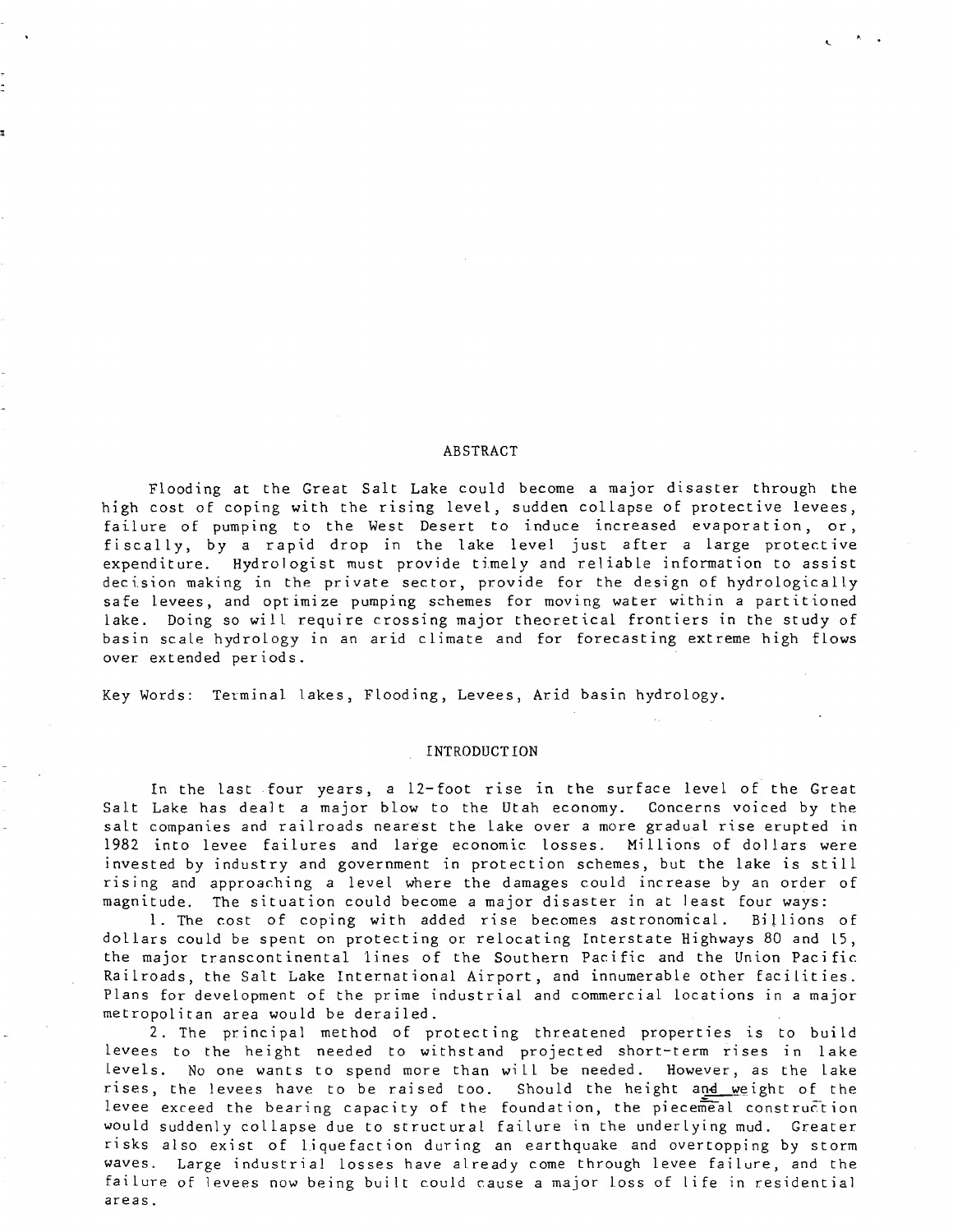3. The principal approach to lake level control is to expand the evaporative surface by on pumping excess water to the Western Desert. However, the \$60million scheme would prove ineffective if we have underestimated the net evaporation added by the larger surface area or if substantial runoff would enter from the West with wetter climatic conditions.

4. Tens or hundreds of millions of dollars could be spent on coping, protect ive, and control schemes only to lake peacefully recede short of where they are needed.

The role of the hydrologist in this situation is to provide information on long term (5 to 25 years) lake level probabilities for cost effective designs and lakeshore land use planning and on short term (up to 5 years) lake level movements for systems operations and industrial management decision making. Lake level forecasting is not an established art. Consequently, hydrologic science is challenged by needs to explore unfamiliar phenomena and develop new methodology. This paper examines current hydrologic methods in terms of the information they provide for achieving management goals and suggests hydrologic needed advances.

#### LAKE HYDROLOGIC HISTORY

Over the last 140 years Great Salt Lake levels have fluctuated, seasonally and over longer cycles, as shown in Figure 1. In 1963, the Lake shrunk to the minimum area shown in Figure 2. Now, state and federal agencies are seriously studying evaporation of a much larger runoff from a multi-level, compartmentalized system. For over 70 years (records before 1910 are incomplete), the only surface inflow entered the Lake from the Wasatch Mountains to the East. Now, we must recognize the hydrologic unity of a much larger portion of the Great Basin that is beginnjng to contribute significant runoff. The fluctuation in the physical dimensions of the lake is shown in Table 1. Climatic data for the last 5 years show high precipitation, below normal evaporation, fantastically high runoff, and an unprecedented rise in annual peaks CTable 2). During an earlier wet period (1862-1872), the mean streamflow of 2,947,000 acre feet was tested significantly higher than that during the other years from 1951 through 1981.



FIGURE 1. Great Salt Lake Fluctuations 1847-1986.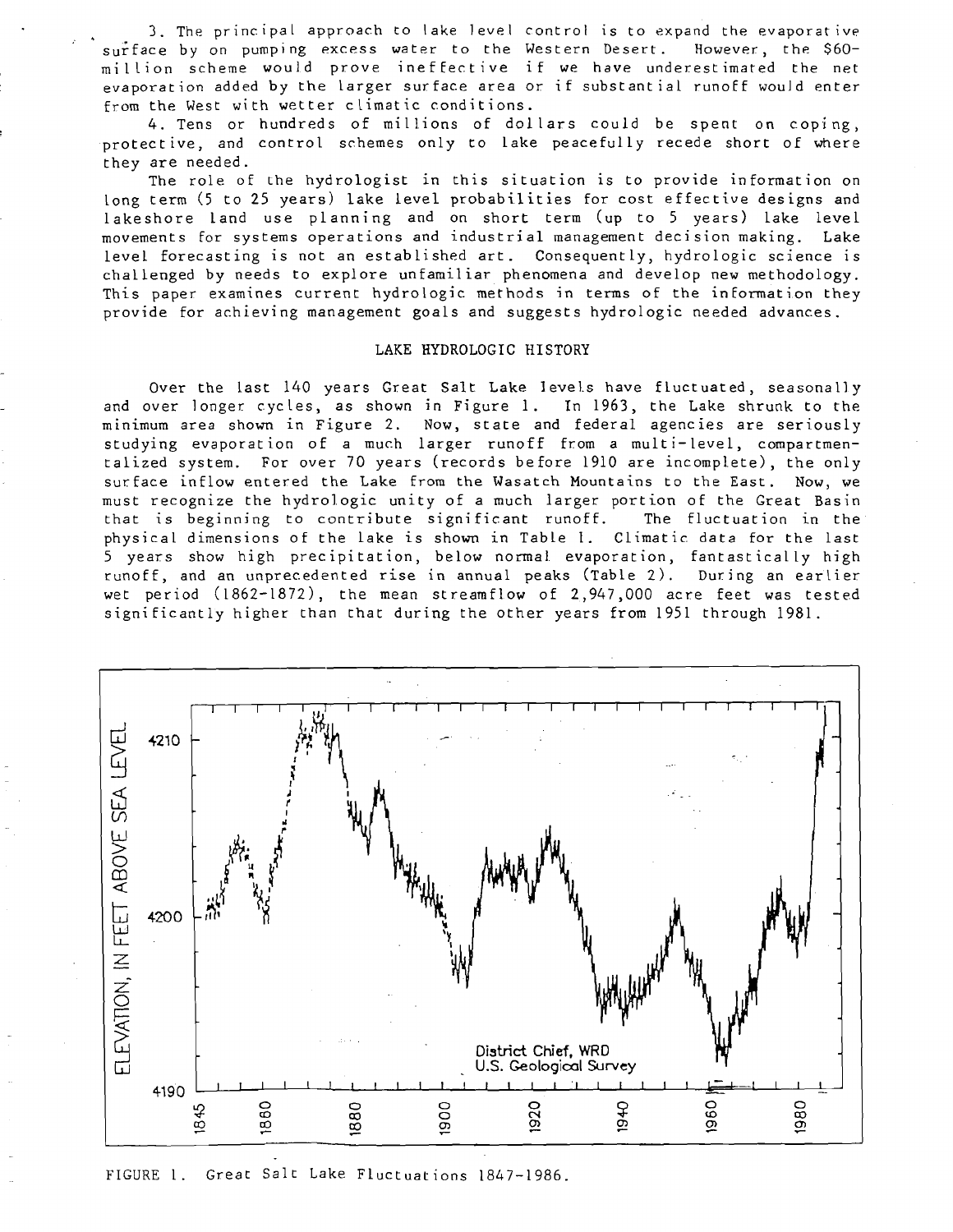



The rising lake has eliminated waterfowl feeding areas, crippled the mineral extraction industry, forced temporary closures and major construction costs for the vertical relocation of transcontinental railroads and highways, threatened metropolitan waste treatment plants, caused electrical outages, and damaged homes, businesses, farms, and roads. Direct damages have passed \$300 million, and the consequences of the ten-foot rise are only a shadow of what would be caused by another ten feet.

## HYDROLOGIC FORECASTS

What advice can hydrologists give in this situation? Certainly, we cannot specify a lake level for June 15, 1997, nor even the highest\_level that wiI.l occur by then. The water resources planner deals not in certainty but in contingencies for prudent people to consider. The hydrologist should thus circumscribe ranges of events, within the lead times required to prevent disastrous consequences, at various probability levels so that planners can develop and implement contingency plans. Probabilities are needed for lake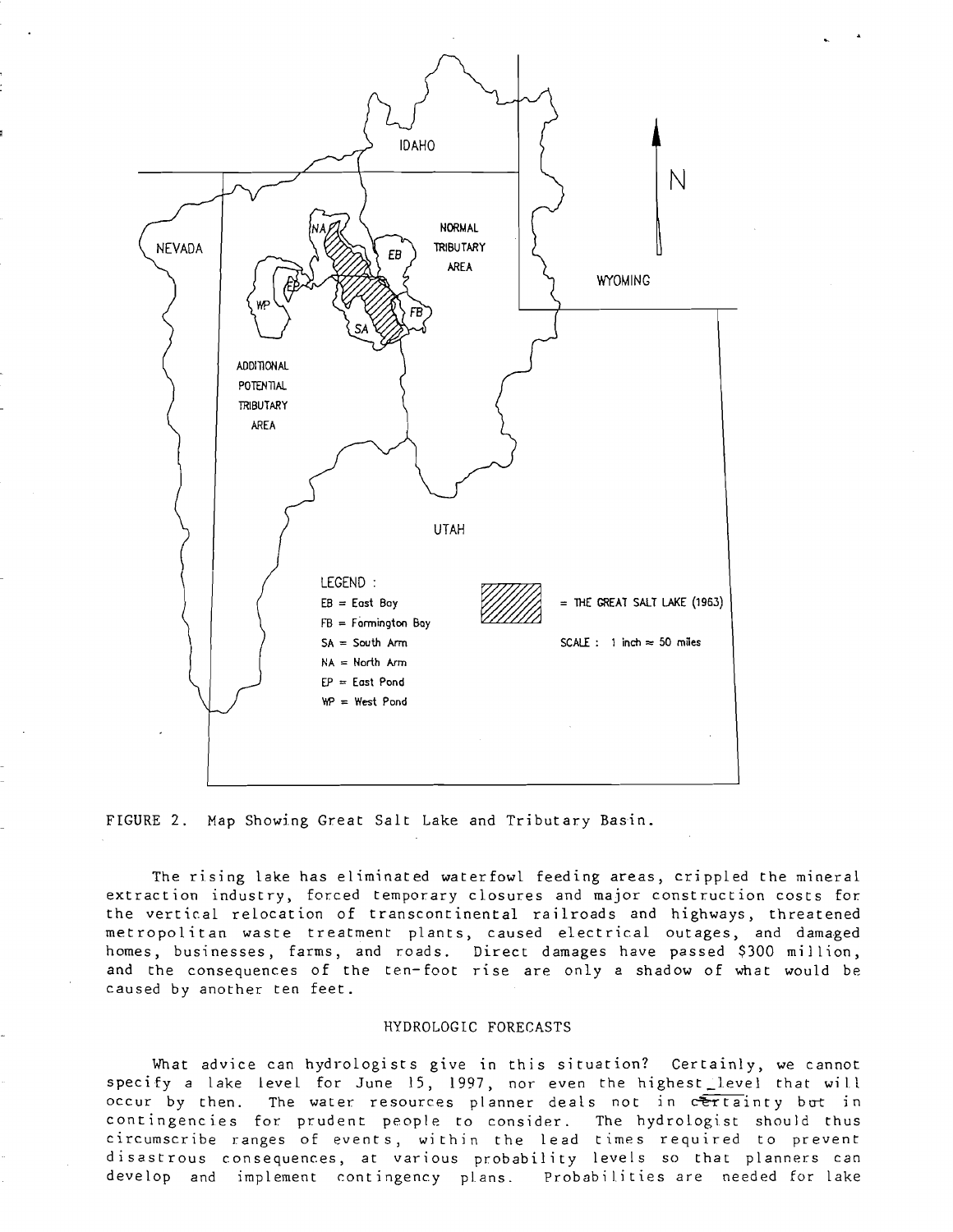| Surface<br>Elevation<br>$(feet)^a$ | Surface<br>Area<br>$(1000 \text{ acres})$ | Storage<br>Volume<br>(1000AF) | Lake<br>Evaporation<br>$(1000AF/year)^b$ | Mean Salt<br>Concentration<br>(percent) |  |
|------------------------------------|-------------------------------------------|-------------------------------|------------------------------------------|-----------------------------------------|--|
| $4191.35 - L$                      | 587                                       | 8,570                         | 1470                                     | 27.5                                    |  |
| 4200                               | 1034                                      | 15,390                        | 2910                                     | 22.5                                    |  |
| 4205                               | 1216                                      | 21,010                        | 3650                                     | 16.3                                    |  |
| $4211.60 - H$                      | 1462                                      | 29,880                        | 4800                                     | 11.4                                    |  |
| 4216 <sup>c</sup>                  | 2050                                      | 39,330                        | 6900                                     | 8.9                                     |  |
| $4220 - 26$ <sup>d</sup>           | 3604                                      | 66,980                        | 12130                                    | 5.9                                     |  |

| $\epsilon$ . The contract of $\epsilon$ | TABLE 1                                |
|-----------------------------------------|----------------------------------------|
|                                         | Physical Data for the Great Salt Lake. |

 $a_L$  = historic low - 1963; H = historic high - 1873 (natural lake area may have been slightly larger at that time).

bEvaporation that would occur during an average year equaling the inflow required to maintain the given water surface elevation. cAssuming failures of all existing levees.

dApproximated by extrapolation.

| TABLE 2 |  |  |  |  |  |  |  |                                                        |
|---------|--|--|--|--|--|--|--|--------------------------------------------------------|
|         |  |  |  |  |  |  |  | Historic and Recent Data on Great Salt Lake Hydrology. |

| Historic Data $-$ 1851-1986 |                     |                    |
|-----------------------------|---------------------|--------------------|
|                             | Mean                | Standard Deviation |
| Precipitation               | $10.70$ inches      | 2.67               |
| Evaporation                 | 48.58 inches        | 3.42               |
| Streamflow                  | 2,027,000 acre feet | 1,001,000          |

Recent Data  $-$  1982-1986

| Precipitation |        |         | Evaporation |        |         | Streamflow | Peak Lake<br>Level |         |          |
|---------------|--------|---------|-------------|--------|---------|------------|--------------------|---------|----------|
| Year          | Amount | Nrm Dev | Prob.       | Amount | Nrm Dev | Prob.      | Amount             | Nrm Dev | (ft msl) |
| 1982          | 17.23  | 2.45    | 0.007       | 44.00  | $-1.34$ | 0.090      | 2440000            | 0.41    | 4200.70  |
| 1983          | 17.79  | 2.66    | 0.004       | 41.85  | $-1.97$ | 0.024      | 5304000            | 3.28    | 4204.70  |
| 1984          | 16.61  | 2.21    | 0.014       | 44.76  | $-1.12$ | 0.131      | 6646000            | 4.62    | 4209.25  |
| 1985          | 9.75   | $-0.36$ | 0.641       | 47.03  | $-0.45$ | 0.326      | 3802000            | 1.77    | 4209.95  |
| 1986          | 19.95  | 3.46    | 0.0003      | 45.97  | $-0.76$ | 0.224      | 5520000            | 3.49    | 4211.80  |

Note: Probabilities are shown for only precipitation and evaporation as streamflow is not distributed normaily.

levels and design quantities (capacities for storm and groundwater pumping, wind wave heights for setting levee freeboards, volumes of water to=se evaporated in ponds, etc.).

The approach used in probabilistic forecasting was to 1) define the statistical distributions, cross correlations, and year-to-year relationships found in lake inflows (streamflow and precipitation) and outflow (evaporation), 2) employ stochastic methods to generate a large number of inflow and outflow sets that TTl .., ,... r **h t-l-,** ("I (~.... r ~ -: I- .: r"'" ; .... r .~ . .., -l ")" ~ • .., ......... \." ; ,....., '-' • \, ~ - ,\_ •• ;. 1, . 1 ."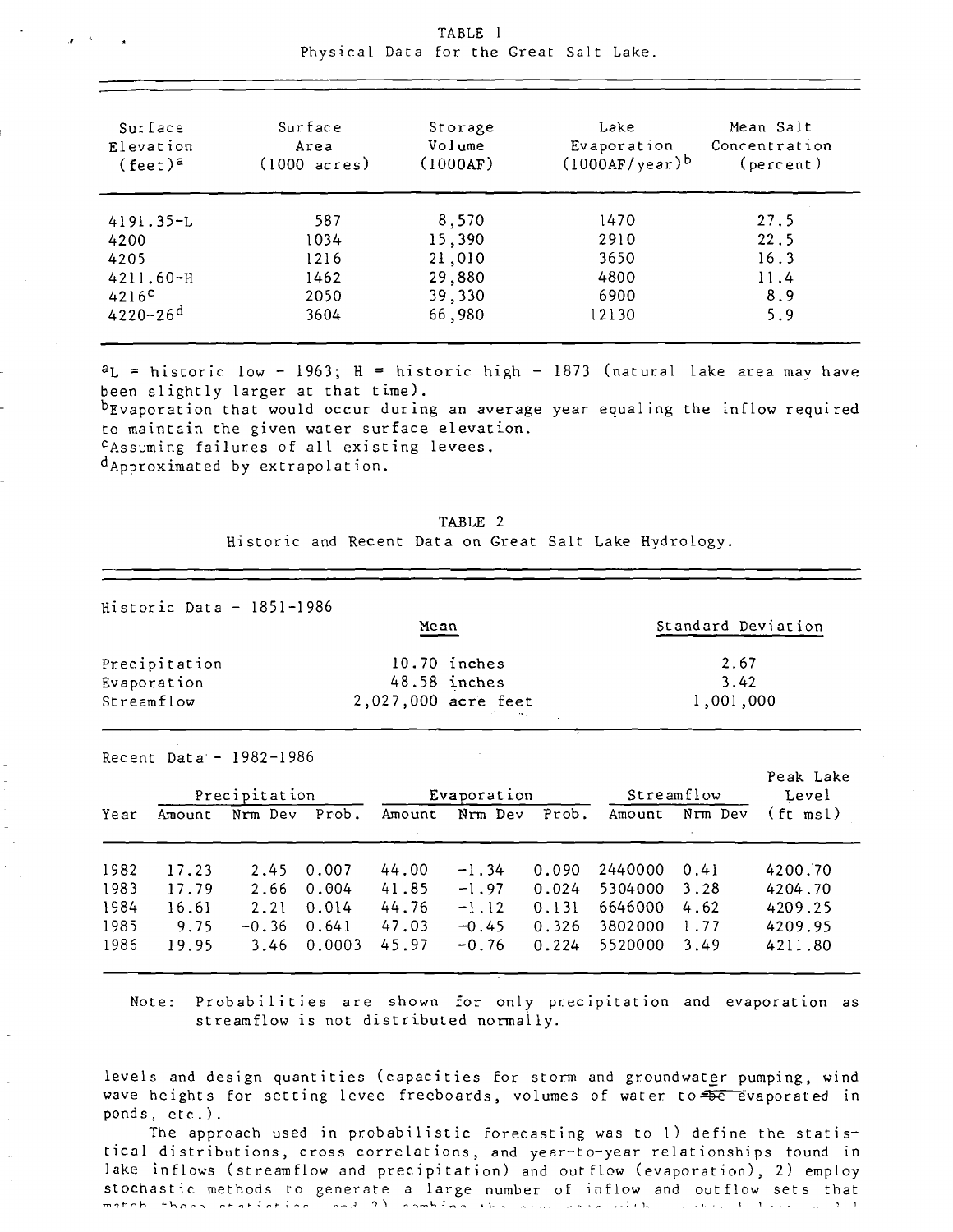into lake level traces over a 50-year planning period. The data on these thiree  $\ldots$ traces covered a 50-year period (140 years diminished quality used only In estimating means). A trivariate first order auto-regression model was then used to generate 1000 50-year sequences of three simultaneous annual series of gaged surface inflows, precipitations, and evaporations. The model was validated against the historical distributions and serial and cross correlations.

These sequence sets were then input to a water balance model beginning at the current lake level and incorporating information on

1. The surface area, storage volume, and salt content of the lake by water surface elevation.

2. The effect of salt content on lake evaporation.

3. The variation in precipitation on the lake as rising levels inundate areas with different normal precipitation amounts.

4. Ungaged stream and groundwater inflows estimated with a model calibrated to improve the match of simulated with historical lake levels.

The resulting 1000 lake level sequences gave the probabilistic lake level forecasts shown in Table 3.

TABLE 3.

Probability Distributions of Annual High Levels of the Great Salt Lake Given 1851-1984 Data, 1965 Tributary Land Use, and Assuming No Multi-Year Cyclic Weather Patterns. October 1985 Initial Conditions.

|      |        | Probabilities of<br>Exceeding |        | Mean   | Probabilities of<br>Dropping Below |        |        |  |
|------|--------|-------------------------------|--------|--------|------------------------------------|--------|--------|--|
| Year | 0.01   | 0.10                          | 0.25   |        | 0.25                               | 0.10   | 0.01   |  |
| 1986 | 4211.8 | 4211.8                        | 4211.8 | 4211.8 | 4211.8                             | 4211.8 | 4211.8 |  |
| 1987 | 4215.4 | 4214.9                        | 4214.6 | 4213.3 | 4212.5                             | 4212.3 | 4212.0 |  |
| 1988 | 4217.7 | 4216.6                        | 4215.7 | 4213.7 | 4211.5                             | 4211.0 | 4210.3 |  |
| 1990 | 4220.1 | 4217.6                        | 4216.8 | 4213.0 | 4209.2                             | 4208.2 | 4206.6 |  |
| 1992 | 4220.5 | 4217.8                        | 4216.2 | 4211.3 | 4206.4                             | 4205.1 | 4202.0 |  |
| 1995 | 4219.7 | 4215.7                        | 4214.8 | 4208.4 | 4202.3                             | 4200.9 | 4197.0 |  |
| 2000 | 4217.8 | 4213.6                        | 4211.4 | 4204.4 | 4197.9                             | 4196.2 | 4192.8 |  |
| 2010 | 4215.8 | 4210.9                        | 4207.8 | 4200.3 | 4194.1                             | 4192.4 | 4190.2 |  |
| 2020 | 4215.2 | 4210.1                        | 4207.6 | 4199.3 | 4193.4                             | 4191.4 | 4186.7 |  |
| 2030 | 4214.8 | 4209.3                        | 4206.6 | 4199.2 | 4192.6                             | 4190.6 | 4185.0 |  |
| 2039 | 4214.8 | 4209.0                        | 4206.5 | 4199.2 | 4192.9                             | 4190.8 | 4186.7 |  |

#### PROPERTY MANAGEMENT (COPING)

Property managers facing rising lake levels respond quite differently than those threatened by riverine flooding. Rivers inflict damage over a few hours, and the loss is largely the cost of repair and restoration. Terminal lakes rise over decades, and the loss is largely the cost of self protection activities and values lost because of abandonments. Loss estimation requlres projection of property manager decision making in three phases:

### Self Protection

Rising groundwater and storm waves may cause damage when the lake is still some distance away. Depending on the property value, a manager decides on wether or not he will invest in pumps to remove groundwater and levees to stop waves. The investment decision ideally weighs returns (or moving costs) against the probability of holding out for a minimum payback period. Hydrologic information is required in making this decision for the design of selected protective systems.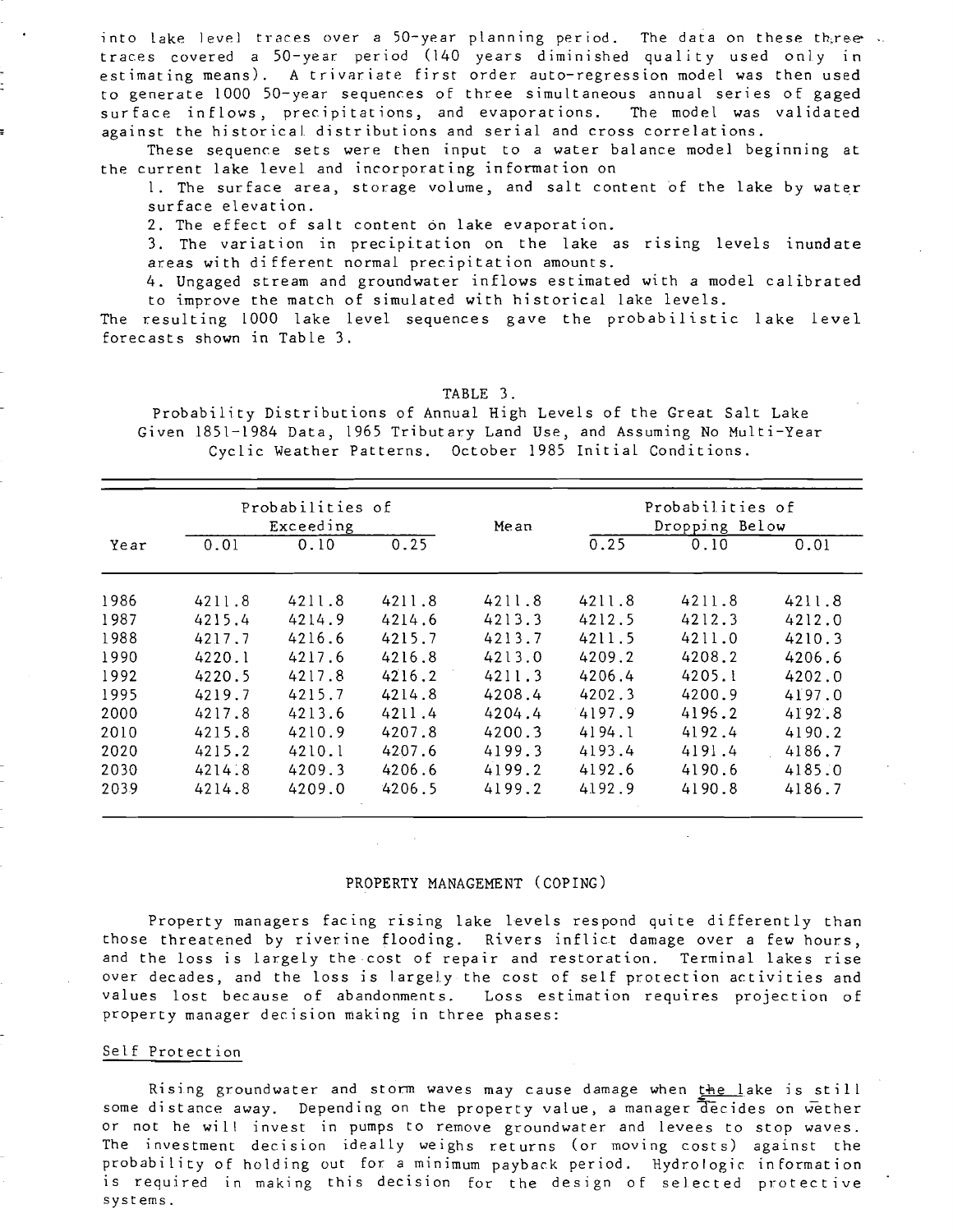#### Ab and onment

A decision not to invest is essentially one for initial abandonment. At some lake height (above the elevation of highly valued properties), the costs of operating the pumps and maintaining the levees would theoretically force an abandonment decision. However thus far, abandonment has been forced by levee failures. People, who thought themselves protected are suddenly inundated.

#### Restorat ion

Some land uses gain little advantage from a lake shore location. Others are prevented from returning (or from being replaced) by floodplain zoning. However, many industrial, commercial, transport, and agricultural uses earn signi ficant income from being near the lake. The managers of such property may legitimately decide the location benefits justify the hydrologic risk. During a subsequent rise the owner would return to the self-protection mode.

## ECONOMIC FORECASTS

About \$300 million in direct damages (costs of self protection and restoration plus losses during abandonment) have been caused thus far by the rising Great Salt Lake. Given the hydrologic risks and expected management decisions Corps of Engineers' criteria give an expected present worth of additional damage over the next 50 years of \$367 million, discounted at 8.625 percent. Undiscounted, the expected additional direct loss is about a billion dollars. Higher-elevation and indirect losses not counted in the Corps reconnaissance could raise the figure to several billion. The total value of the property located between the 1986 high of 4212 and the highest peak in the 1000 generated traces of 4223 is about \$3 billion.

The benefits of protection vary greatly among the lake level traces. For example, the probability distribution of the benefits from West Desert pumping (Figure 3) show that most of the "expected present worth" is associated with less than 10 percent of the traces. Benefits would occur with either a rapid rise or a rapid drop; they occur during fluctuating traces where pumping can draw the lake down before a sharp rise. Consequently, Utah has a high probability of putting a lot of money into lake level control and reaping few benefits; Poor criteria for operating the pumping plant and desert ponds or poor land use decisions could significantly increase the damages.

### ACTION ALTERNATIVES AND HYDROLOGIC INFORMATION REQUIREMENTS

For present lake level control, the practical alternatives are:

1. Let the property owners cope individually. This approach will cause much greater losses if the Lake continues to rise.

2. Construct shoreline levees for protection of properties clustered in areas with high damage potential.

3. Pump to the West Desert to move higher-elevat ion storage away from the high damage areas and add evaporative surface.

4. Partition the Lake with island-connecting dikes so that more stable levels can be maintained opposite the most damage-prone areas by having greater fluctuations in more remote areas. The stable bays could also be used for recreation, wildlife, and aesthetic purposes that would add benefits.

These alternatives, listed in the order of progressively increasing cost, are being implemented one by one with the island-connecting dikes still being doubtful. For the long term, coordinated water and land use planning for the basin should consider reservoir and aquifer storage, the consumprive use of fresh water, flow diversions to adjacent basins, and optimal shoreline use. These four present action alternatives have individual requirements for hydrologic in formation: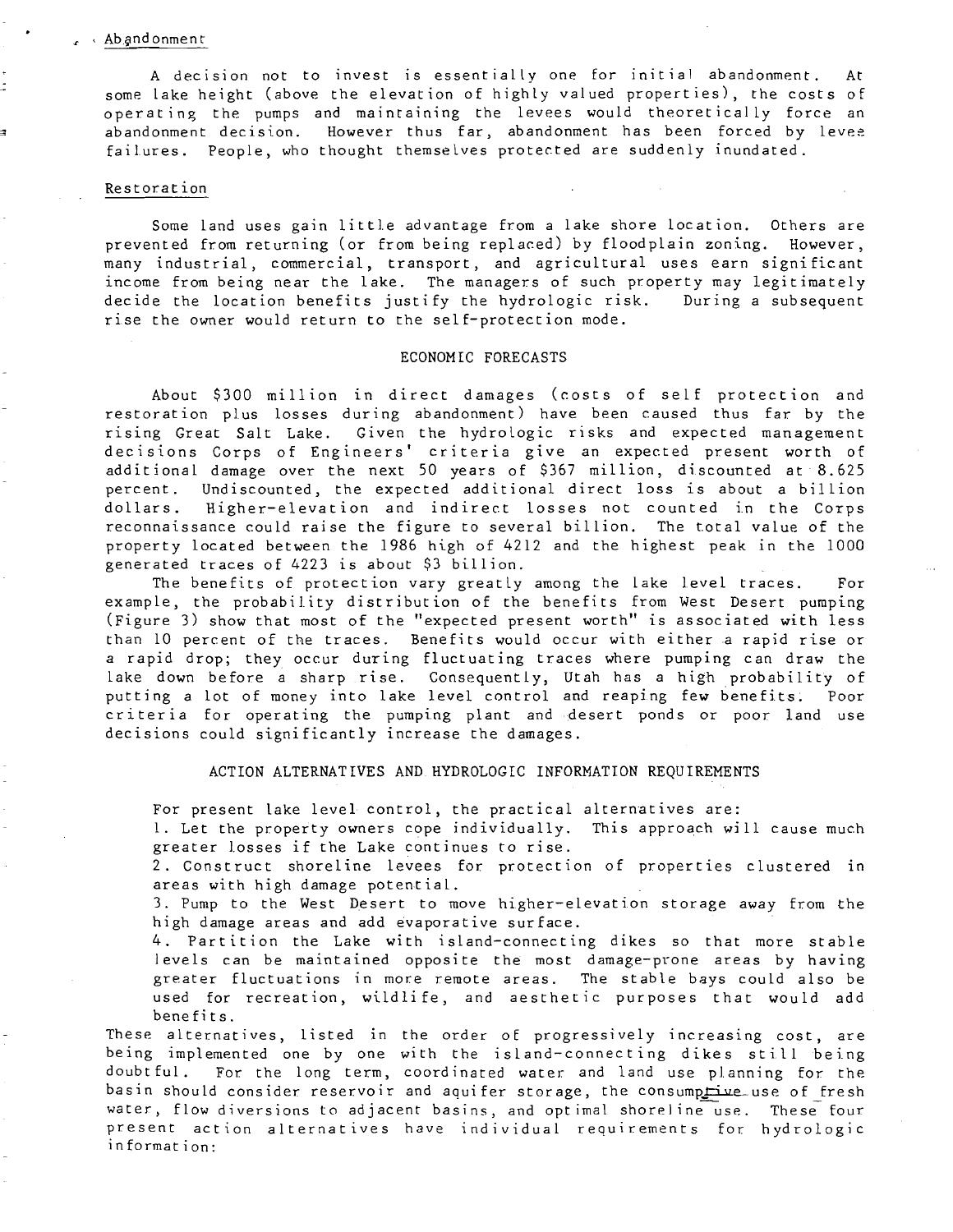

 $\bullet$ 



1. Private Action. Individuals owning property are choosing between investment in self protection or abandonment. They need to know the lake level changes to expect within their planning horizon for comparing present losses with long run profits. For planning and budgeting levee raising, they need to know how high the lake will rise next spring, and would be helped by information on storm waves.

2. Shoreline Levees. Agencies providing levees need a maximum lake level for designing a safe foundation and a distribution of probable levels to make sure that the benefits exceed costs and to select an optimal levee height. Information is also needed on surface runoff and groundwater gradients behind the levee for storm water and drainage designs.

3. Lake Pumping. Hydrologic analysis requires information on how the lake water balance would be affected by pumping patterns. The lake levels at which the pumps are turned on and off and the pond configurations should be optimized. Sufficient lake inflow and outflow scenarios should be used to examine performance in a wide variety of situations.

4. In-Lake Levees. The design of in-lake levees requires subdivision of inflow and evaporation (salinity) estimates among the lake compartments for optimal dimensioning of the pumping and emergency overflow arrangements. Optimal operation of multiple pumps moving water among ponds in a partitioned lake requires dealing with a complex set of interactions among storages and pumping quantities.

### NEW HYDROLOGIC FRONTIERS

Hydrologic estimation for terminal lake control has several unique characteristics that will require new lines of research to add hydrologic knowledge for specific applications illustrated from the four roads to disaster listed in the introduction: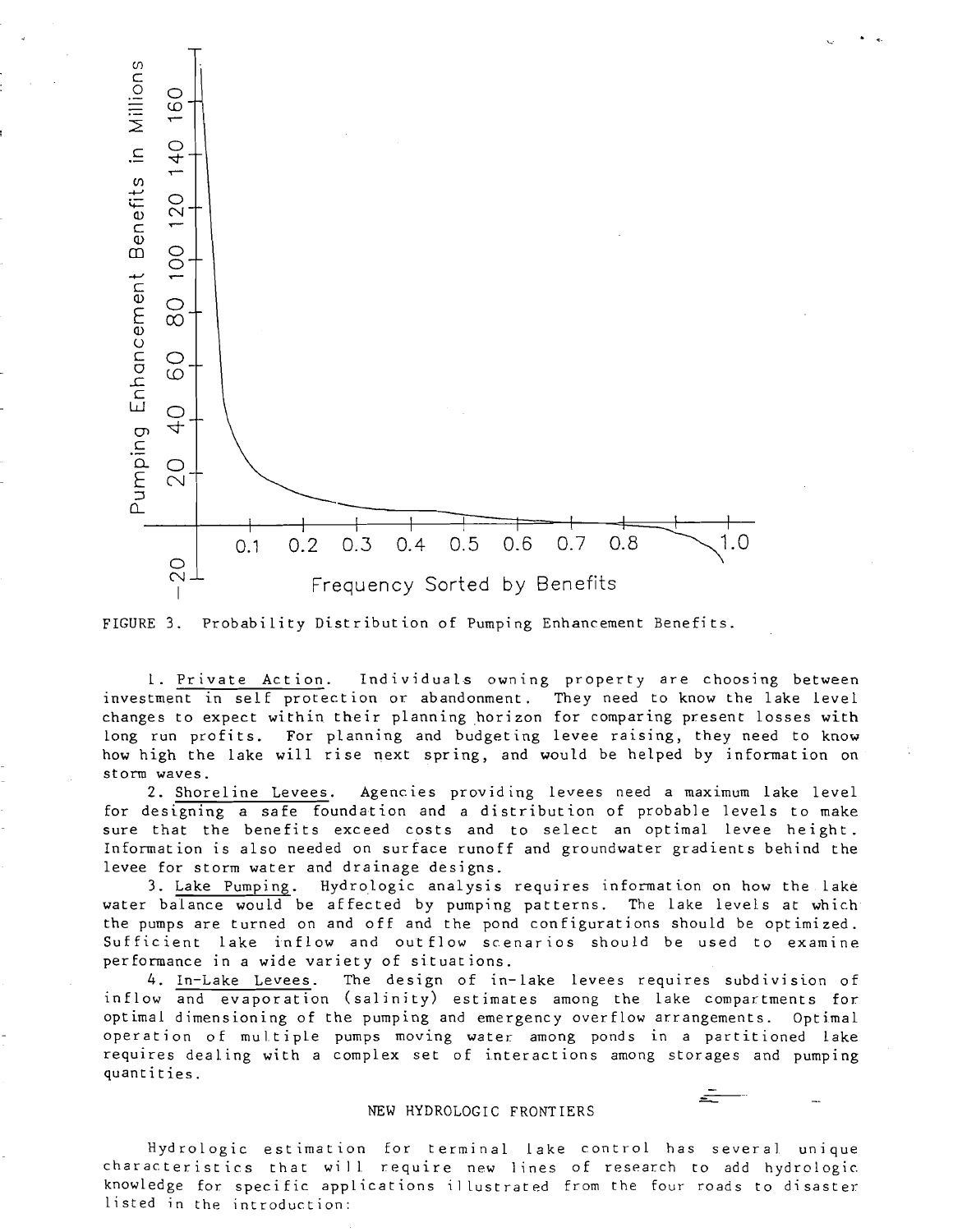1. Continuing Rise. Rapid lake rise could be caused by climatic change, an exogenous event such as a volcanic eruption, or an extreme combination in random processes affecting global weather. In all cases, hydrologic estimation must quantify precipitation, runoff, and evaporation during peak periods when relationships may be quite different than normal. Particularly, a desert basin is characterized by large runoff fluctuations because evapotranspiration takes most runoff in transit except during extreme events. Wet periods add to the mountain runoff and cause more water to reach the terminal lake before evaporating.

2. Levee Failure. Sound prevailing engineering practice, particularly where failure would inundate urban areas, is to design a levee to withstand a rare event. Levee construction at the Great Salt Lake has taken the approach of constructing to a near term lake level so that funds will not be wasted. The philosophy is that if the lake goes higher, the levee can be raised later. The hydrologist thus needs to consider the lead time required to raise a levee in the face of the institutional delays that plague construction projects.

3. Basin Scale Feedback. The evaporation rates used in water balance computations assume that one can extrapolate amounts proportional to area. In fact, evaporation increases humidity, adds downwind precipitation, and reduces downwind evaporation. The lake effect is a positive feedback process adding runoff back to the lake. Partitioning requires that hydrologic studies specify the spatial distributions of surface and groundwater inflow, precipitation, and evaporation. All of these vary considerably over an area the size of the Great Salt Lake.

4. Lake Level Downturn. Obviously, a great deal of money could be saved if we could know when a lake level crest had passed and a downward trend begun. However, before being disappointed that the costly protective measures  $\mathbb{R}^2$  not be needed, we should remember that we are only thankful when we buy lnsurance against a major medical emergency and remain disgustingly healthy.

## CONCLUDING COMMENT

Hydrologic assessment of the control alternatives for the Great Salt Lake has demonstrated the difficulties in infusing recent scientific advances into the political process for budget making. It is a no fault situation. The crisis moves faster than scientists can get on line, and the administrators and politicians resist innovation when so much money is involved. The situation pressures hydrologists to make judgmental guesses and decision makers to choose before finding the people best qualified to do so.

#### REFERENCES

- Arnow, Ted. 1984. Water-Level and Water-Quality Changes in Great Salt Lake, Utah, 1847-1983. Geological Survey Circular 913. U.S. Geological Survey, Alexandria, VA.
- Bowles, D. S., James, L. D., ChadwiCk, D. G. Jr., Canfield, R. V., and Stauffer, N. 1985. Methodology Report Updating the Estimation of Water Surface Elevation Probabjlities and Associated Damages for the Great Salt Lake. Utah Water Research Laboratory, College of Engineering, Utah State University, Logan, Utah.
- Bureau of Economic and Business Research. Utah: Utah. December. 123 p. An Economic Impact Analysis. University of Utah, Salt Lake City, 1984. Flooding and Landslides in
- James, L. D., Bowles, D. S., James, W. R., and Canfield, R. V. 1979. Estimation of Water Surface Elevation Probabilities and Associated  $\frac{D}{2}$ mages for the Great Salt Lake. Water Resources Planning Series UWRL/P-79/03. Utah Water Research Laboratory, Utah State University, Logan, Utah. March.
- James, L. D. and Bowles, D. S. 1986. Assessment of Control Alternatives for the Great Salt Lake. Presented at Western State High Risk Flood Areas symposium at Las Vegas, Nevada, March 24-26.